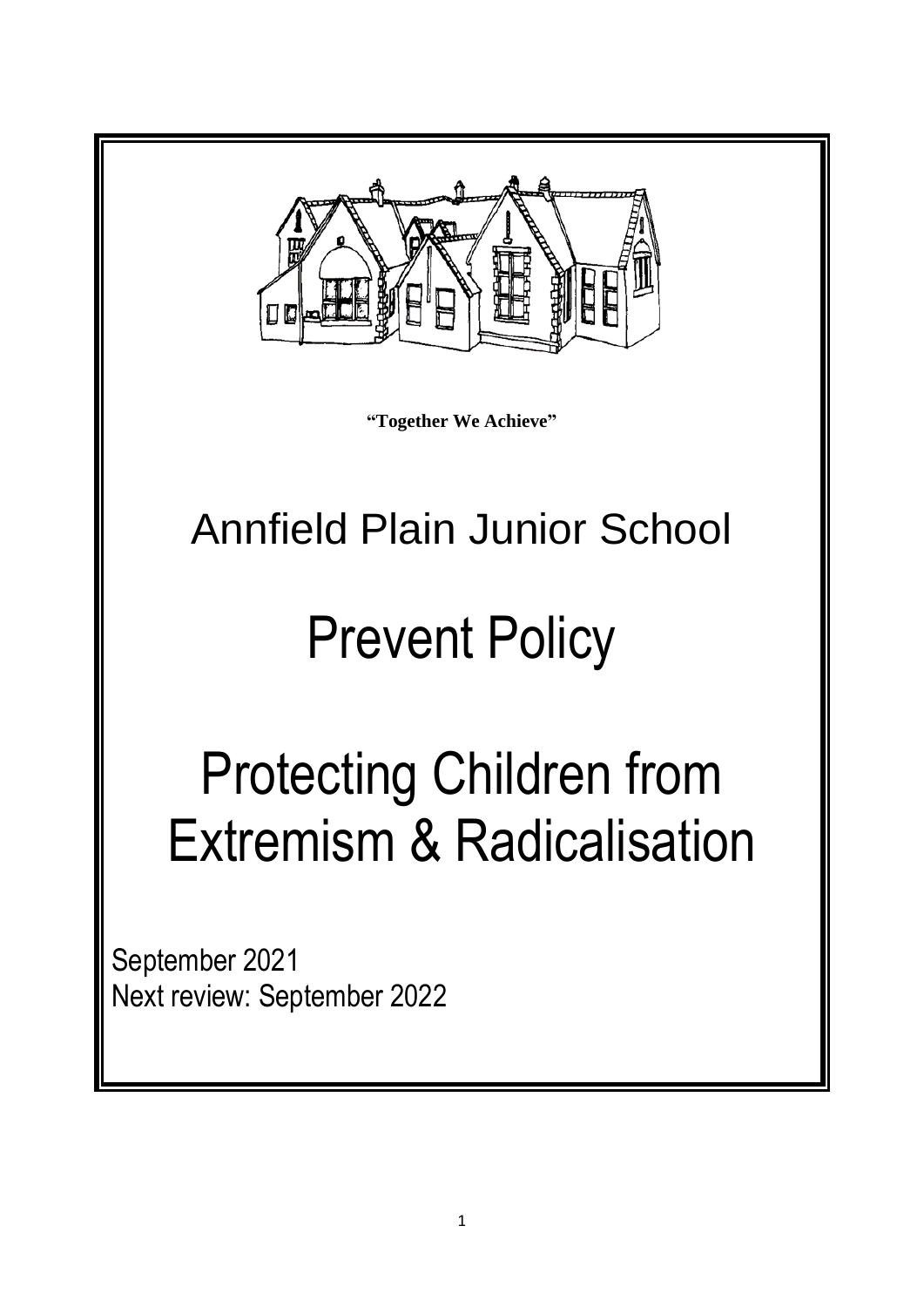Schools have a vital role to play in protecting children and young people from the risks of extremism and radicalisation. This role is underpinned by the Counter Terrorism and Security Act (2015) to have due regard to the need to prevent people from being drawn into terrorism.

The Prevent Strategy, published by the Government in 2011 is part of an overall counter terrorism strategy CONTEST. The aim of the Prevent strategy is to reduce the threat to the UK from terrorism by stopping people becoming terrorists or supporting terrorism activity. This has raised a specific need to safeguard children, young people and families from violent extremism and terrorism. Nationally, there have been situations in which extremist groups have attempted to radicalise vulnerable children and young people to hold extreme views. Such views include justifying political, religious, sexist or racist violence, or to steer individuals into a rigid and narrow ideology that is either vocal or active opposition to fundamental British values including embracing diversity and mutual respect and tolerance of different faiths and beliefs.

Annfield Plain Junior School is fully committed to safeguarding and promoting the welfare of all children and young people who we work with. As a childcare provider, we recognise that safeguarding against radicalisation is no different from safeguarding against any other vulnerability.

All staff are expected to uphold and promote the fundamental principles of British values, including democracy, the rule of law, individual liberty and mutual respect, and tolerance of those with different faiths and beliefs.

Annfield Plain Junior School values freedom of speech and the expression of beliefs / ideology as fundamental rights underpinning our society's values. Children, young people and all childcare workers have the right to speak freely and voice their opinions however, freedom comes with responsibility and free speech that is designed to manipulate the vulnerable or that leads to violence and/or harm of others goes against the moral principles in which freedom of speech is valued. Free speech is not an unqualified privilege; it is subject to laws and policies governing equality, human rights, community safety and community cohesion.

The current threat from terrorism in the United Kingdom may include the exploitation of vulnerable people, to involve them in terrorism or in activity in support of terrorism. The normalisation of extreme views may also make children and young people vulnerable to future manipulation and exploitation. Annfield Plain Junior School is clear that this exploitation and radicalisation should be viewed as a safeguarding concern.

Annfield Plain Junior School seeks to protect children and young people against the messages of all violent extremism including, but not restricted to, those linked to Islamist ideology, Far Right, Neo Nazi or White Supremacist ideology, Irish Nationalist and Loyalist paramilitary groups or extremist Animal Rights movements.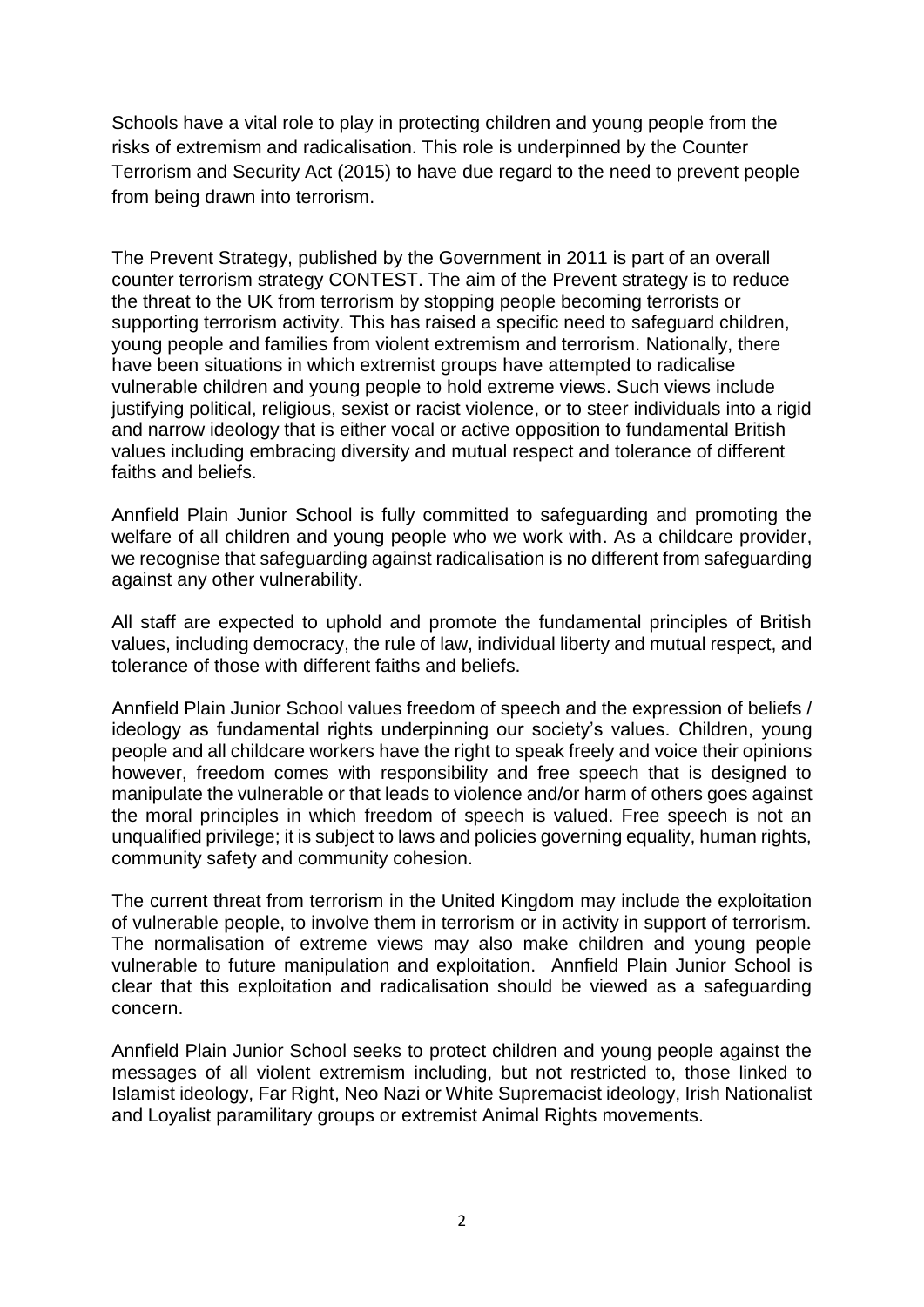#### **Links to other policies**

Policy Statement links to the following policies:

- Anti-Bullying Policy
- Behaviour Policy
- Control of Visitors Policy
- Keeping Children Safe in School Policy
- Online Safety Policy

### **Aims and Principles**

To ensure all childcare staff are aware of the Prevent Strategy and are able to protect children and young people who are vulnerable or at risk of being radicalised by working alongside other professional bodies and agencies to ensure that individuals are safe from harm.

#### **The principle objectives are that:**

- All staff working or volunteering within a childcare setting will:
	- ➢ Have an understanding of what radicalisation and extremism are and why we need to be vigilant in a childcare setting.
	- ➢ Know what the childcare provider policy is on safeguarding from radicalisation and extremism and will follow the policy when issues arise.
- All parents will know that the childcare provider has policies in place to keep children and young people safe from harm and that the childcare provider regularly reviews its systems to ensure they are appropriate and effective.

### **Definitions**

- **Radicalisation** refers to the process by which a person comes to support terrorism and extremism leading to terrorism (**Appendix 1**).
- **Extremism** is defined by Government in the prevent strategy as: Vocal or active opposition to fundamental British values, including democracy, the rule of law, individual liberty and mutual respect and tolerance of different faiths and beliefs. Also include in the definition of extremism calls for the death of members of our armed forces (**Appendix 1**).
- **British Values** refer to democracy, the rule of law, individual liberty, mutual respect and tolerance of those with different faiths and beliefs.
- **Terrorism** is defined by Government as *"The use of violence in order to accomplish political, religious or social objectives".* Terrorism is a criminal act that influences an audience beyond the immediate victim. Effectiveness is not the act itself but the impact on Government and the public.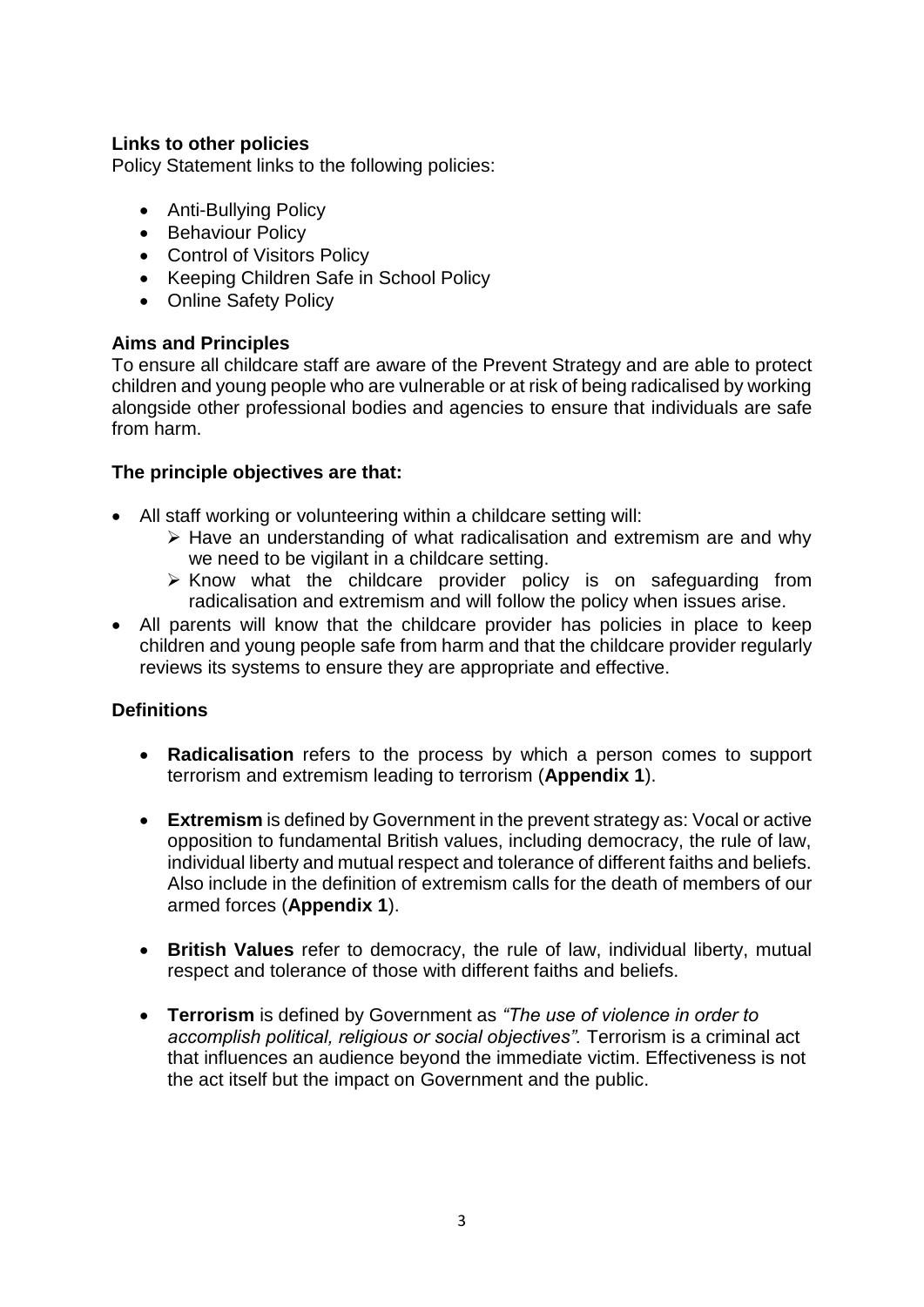#### **Procedures for referrals**

Keeping children and young people safe from these risks is a safeguarding matter and should be approached in the same way as safeguarding children from other risks.

Although serious incidents involving radicalisation have not occurred at Annfield Plain Junior School and although the risk is minimal in County Durham, it is important for us to be vigilant and remain informed about the issues which affect risks to the provision. All staff are reminded to dispel belief that instances of radicalisation 'could not happen here'. The school will also take into account how extremists are using COVID-19 to promote disinformation, misinformation, and conspiracy theories (**Appendix 2**).

When any member of staff has concerns that a child or young person may be at risk of radicalisation or involvement in terrorism, they should speak with the schools Single Point of Contact (SPOC) for safeguarding pupils from radicalisation and involvement in terrorism. They will be responsible for referring any concerns to the Police Prevent Team who will assess whether the pupil may be at risk of radicalisation, and where relevant, for referring the child to the Channel Panel (**Appendix 3**).

The SPOC for Annfield Plain Junior School is Mrs Burgess, Headteacher Durham Police Prevent Team - Telephone 0191 3752234 – Email: [HQspecialbranch@durham.pnn.police.uk](mailto:HQspecialbranch@durham.pnn.police.uk)

#### **Risk reduction**

The school Management Team, Board of Governors and the Designated Safeguarding Lead will assess the level of risk within the school and put actions in place to reduce any identified risks.

Children and young people are regularly taught about how to stay safe when using the internet and are encouraged to recognise that people are not always who they say they are online. They are taught to seek adult help if they are upset or concerned about anything they read or see on the internet.

#### **Staff Training**

The school will ensure that staff have 'due regard to the need to prevent people from being drawn into terrorism'. They are aware of the threats, risks and vulnerabilities that are linked to radicalisation and they understand the signs that someone may be vulnerable to radicalisation.

Training may be undertaken via a briefing, e-learning or a face to face workshop to raise awareness of Prevent (WRAP) session.

#### **Policy Review**

This policy statement will be reviewed annually as part of the overall Child Protection and Safeguarding policy review.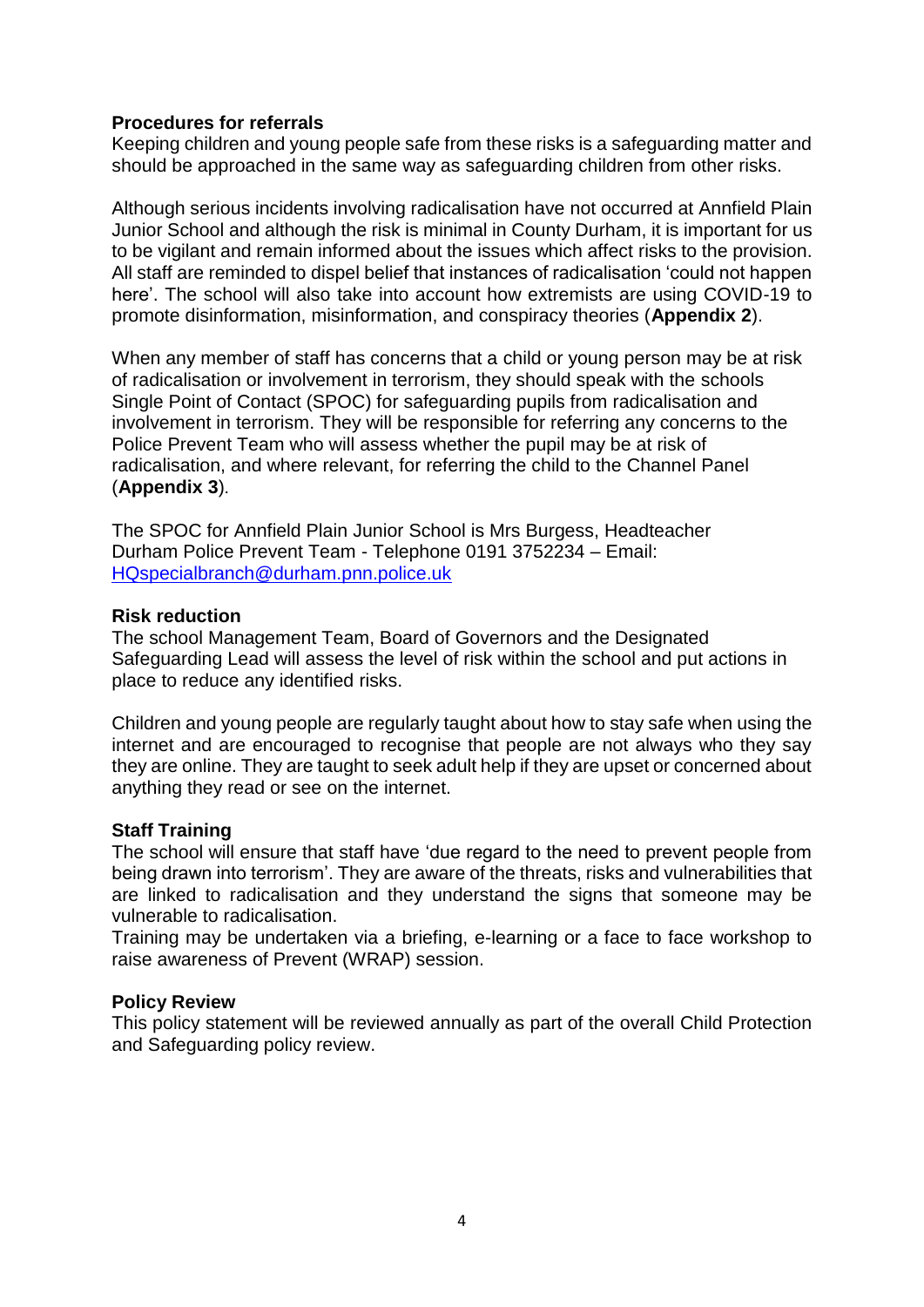# **Appendix 1**

#### **Indicators of Vulnerability to Radicalisation**

- 1. Radicalisation refers to the process by which a person comes to support terrorism and forms of extremism leading to terrorism.
- 2. Extremism is defined by the Government in the Prevent Strategy as: Vocal or active opposition to fundamental British values, including democracy, the rule of law, individual liberty and mutual respect and tolerance of different faiths and beliefs. We also include in our definition of extremism calls for the death of members of our armed forces, whether in this country or overseas.
- 3. Extremism is defined by the Crown Prosecution Service as: The demonstration of unacceptable behaviour by using any means or medium to express views which:
	- Encourage, justify or glorify terrorist violence in furtherance of particular beliefs;
	- Seek to provoke others to terrorist acts;
	- Encourage other serious criminal activity or seek to provoke others to serious criminal acts; or
	- Foster hatred which might lead to inter-community violence in the UK.
- 4. There is no such thing as a "typical extremist": those who become involved in extremist actions come from a range of backgrounds and experiences, and most individuals, even those who hold radical views, do not become involved in violent extremist activity.
- 5. Pupils may become susceptible to radicalisation through a range of social, personal and environmental factors - it is known that violent extremists exploit vulnerabilities in individuals to drive a wedge between them and their families and communities. It is vital that childcare provider staff are able to recognise those vulnerabilities.
- 6. Indicators of vulnerability include:

**Identity Crisis** – the student / pupil is distanced from their cultural / religious heritage and experiences discomfort about their place in society;

**Personal Crisis** – the student / pupil may be experiencing family tensions; a sense of isolation; and low self-esteem; they may have dissociated from their existing friendship group and become involved with a new and different group of friends; they may be searching for answers to questions about identity, faith and belonging:

**Personal Circumstances** – migration; local community tensions; and events affecting the student / pupil's country or region of origin may contribute to a sense of grievance that is triggered by personal experience of racism or discrimination or aspects of Government policy;

**Unmet Aspirations** – the student / pupil may have perceptions of injustice; a feeling of failure; rejection of civic life;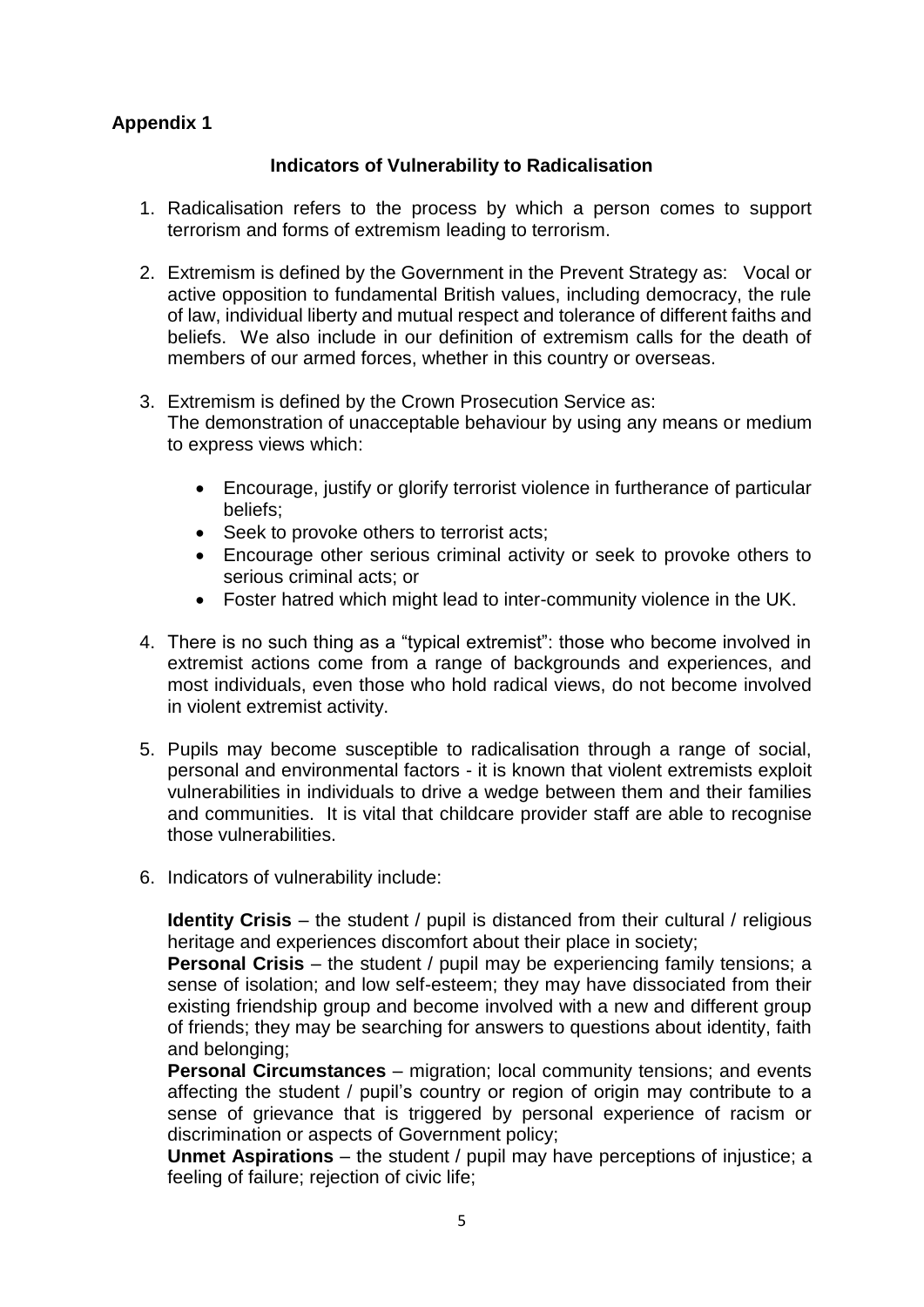**Experiences of Criminality** – including involvement with criminal groups, imprisonment, and poor resettlement / reintegration;

**Individual Needs** – students / pupils may experience difficulties with social interaction, empathy with others, understanding the consequences of their actions and awareness of the motivations of others.

However, this list is not exhaustive, nor does it mean that all young people experiencing the above are at risk of radicalisation for the purposes of violent extremism.

- 7. More critical risk factors could include:
	- Being in contact with extremist recruiters;
	- Accessing violent extremist websites, especially those with a social networking element;
	- Possessing or accessing violent extremist literature;
	- Using extremist narratives and a global ideology to explain personal disadvantage;
	- Justifying the use of violence to solve societal issues;
	- Joining or seeking to join extremist organisations;
	- Significant changes to appearance and / or behaviour; and
	- Experiencing a high level of social isolation resulting in issues of identity crisis and / or personal crisis.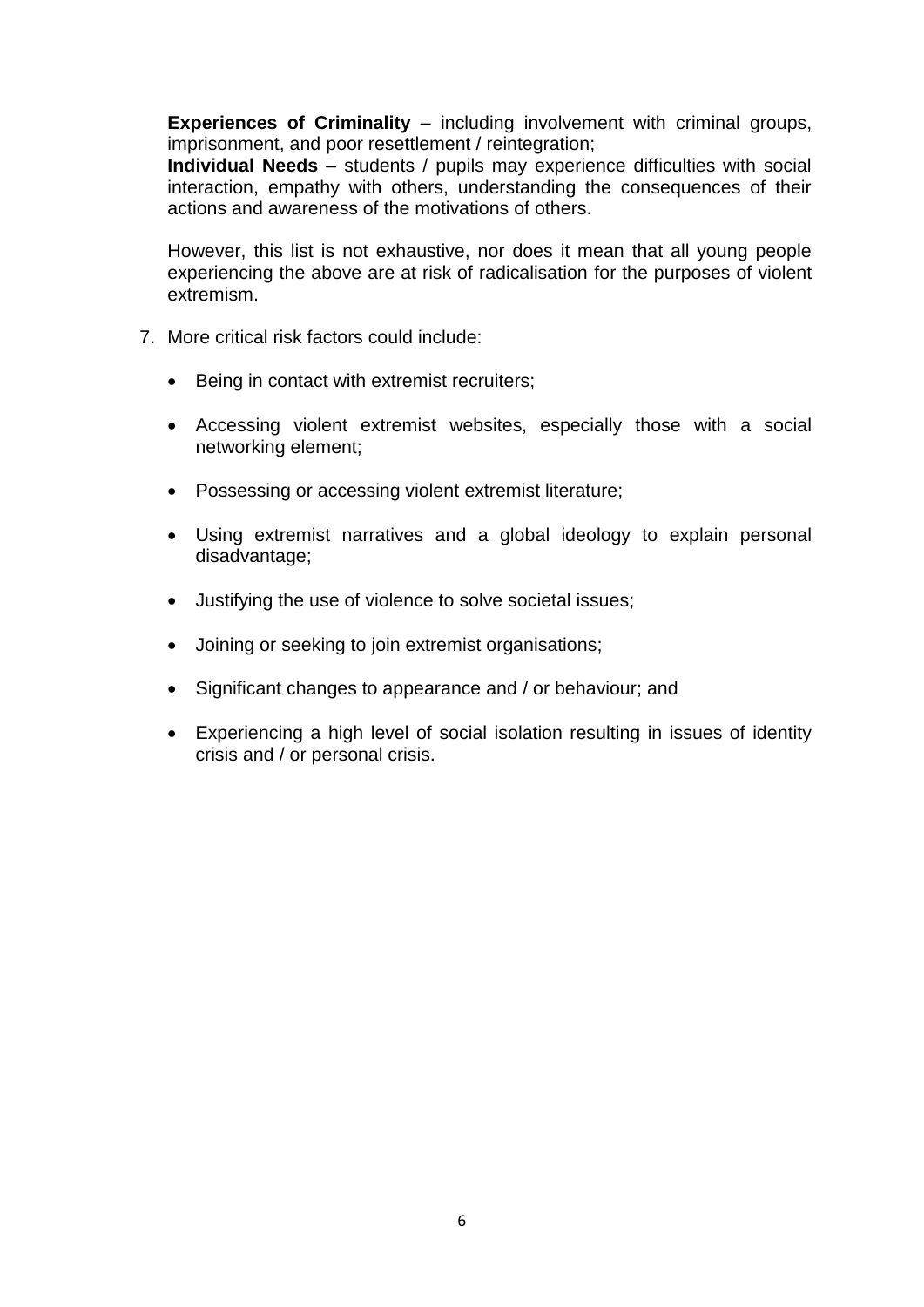# **Appendix 2**

#### **Radicalisation Risks Related to the Impact of COVID-19**

- 1. During the pandemic, local authorities have seen a significant decline in Prevent referrals, raising concerns about the welfare of vulnerable children and young people. Children and young people may have been exposed to disinformation, misinformation and conspiracy theories, sometimes called 'fake news', due to extremists exploiting COVID-19 to spread hateful narratives and increase division.
- 2. Defining disinformation, misinformation and conspiracy theories:
	- **'Disinformation'** fake or misleading stories created and shared deliberately, often by a writer who may have a financial or political motive.
	- **'Misinformation'** this also refers to fake or misleading stories, but in this case the stories may not have been deliberately created or shared with the intention to mislead.
	- **'Conspiracy theories'**  conspiracy theories offer a simplifying model for all that cannot be explained or easily understood. They typically involve an 'alternative' explanation for an event or situation to those provided by governments and official international bodies, sometimes suggesting a group, individual or organisation is responsible or is hiding information from the public.
- 3. Specific radicalisation risks related to the impact of COVID-19:
	- **Exposure to misleading and hateful content** young people may have been exposed to fake stories or conspiracy theories about COVID-19, which apportion blame to minority groups.
	- **Engagement with extremist individuals**  young people may have become exposed to or engaged with extremist organisations or individuals, especially online.
	- **Increased vulnerability to radicalisation**  COVID-19 may have increased vulnerability to radicalisation as children and young people may feel isolated, anxious, frustrated and angry. This could increase the resonance of intolerant messaging and the appeal of extremist groups or individuals offering explanations for the crisis.